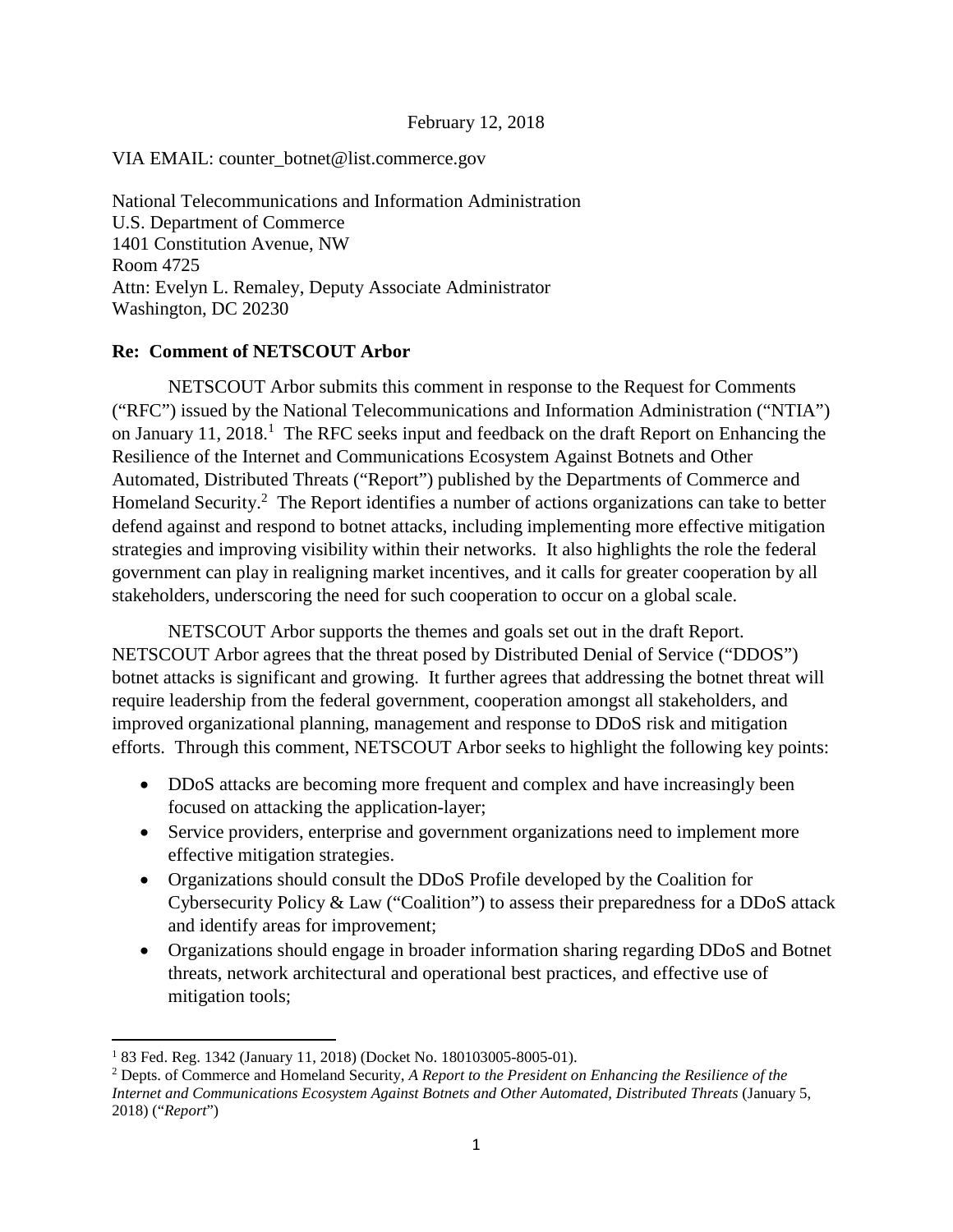• The federal government can play a key role in setting best practices for DDoS prevention and mitigation and realigning market incentives.

NETSCOUT Arbor appreciates the opportunity to participate in this critically important discussion. NETSCOUT Arbor submitted comments in response to the NTIA's June 13, 2017 RFC on botnets, participated in the Botnet Workshop hosted by the National Institute of Standards and Technology ("NIST"), and seeks to continue engaging with the NTIA on this important topic. As one of the top providers of network visibility and DDoS protection products, NETSCOUT Arbor has substantial experience with the growing threat presented by botnets. NETSCOUT Arbor provides network visibility, DDoS, and advanced threat protection solutions to more than 1,200 enterprise, cloud, and service provider customers in 107 countries.<sup>3</sup> NETSCOUT Arbor serves 90% of tier 1 service providers, 8 of the 10 largest cloud service providers, and 3 of the 5 largest social media networks.<sup>4</sup> This experience informs NETSCOUT Arbor's suggestions and recommendations set out in more detail below.

# **I. Current Threat Landscape**

NETSCOUT Arbor's role as a provider of network visibility and DDoS protection products enables it to collect information about global DDoS activity. Last year, NETSCOUT Arbor observed an increasing number of DDoS attacks in 8 of the 10 most attacked countries.<sup>5</sup> In the United States, NETSCOUT Arbor observed the number of DDoS attacks increase by 23.3%.<sup>6</sup> These attacks were more sophisticated than in years past with an increasing proportion of such attacks involving multiple attack vectors.<sup>7</sup> In 2017, 48% of organizations that experienced a DDoS attack reported that the attack involved multiple vectors, which is up from 40% the year before. NETSCOUT Arbor also observed a shift from volumetric attacks to application-layer attacks. In 2017, 52% of DDoS attacks against organizations were volumetric, which was down from  $60\%$  of such attacks in 2016.<sup>8</sup> NETSCOUT Arbor saw a corresponding increase in the percentage of application-layer attacks from  $25\%$  to  $32\%$ .<sup>9</sup> These attacks primarily targeted the HTTP, DNS, and HTTPS application services with 73% of such attacks targeting HTTP, 69% targeting DNS, and 68% targeting HTTPS.<sup>10</sup>

# **II. NETSCOUT Arbor Supports Broader Adoption of Best Practices To Protect against Application Layer and Other Complex Attack Types**

NETSCOUT Arbor agrees with the Report's conclusion that effective tools for mitigating DDoS attacks exist in the marketplace but broader implementation of best practices in terms of planning and response strategies is needed. The Report focuses on the need for more wide-

- 8 *Id.* at 61.
- 9 *Id.*

<sup>&</sup>lt;sup>3</sup> Information about the types of customers to whom Arbor provides products and services is available on its website at https://www.arbornetworks.com.

<sup>4</sup> *Id.*

<sup>5</sup> *See* Netscout Arbor Atlas Attack Intelligence Findings: Top DDoS Attacked Countries of 2017, available at http://resources.arbornetworks.com/wp-content/uploads/ARBOR\_ATLAS\_2017Overview\_Infographic.pdf. 6 *Id.*

<sup>7</sup> Arbor Networks, *Insight into the Global Threat Landscape*, 87 (2017) ("*Global Threat Landscape*").

<sup>10</sup> *Id.* at 62.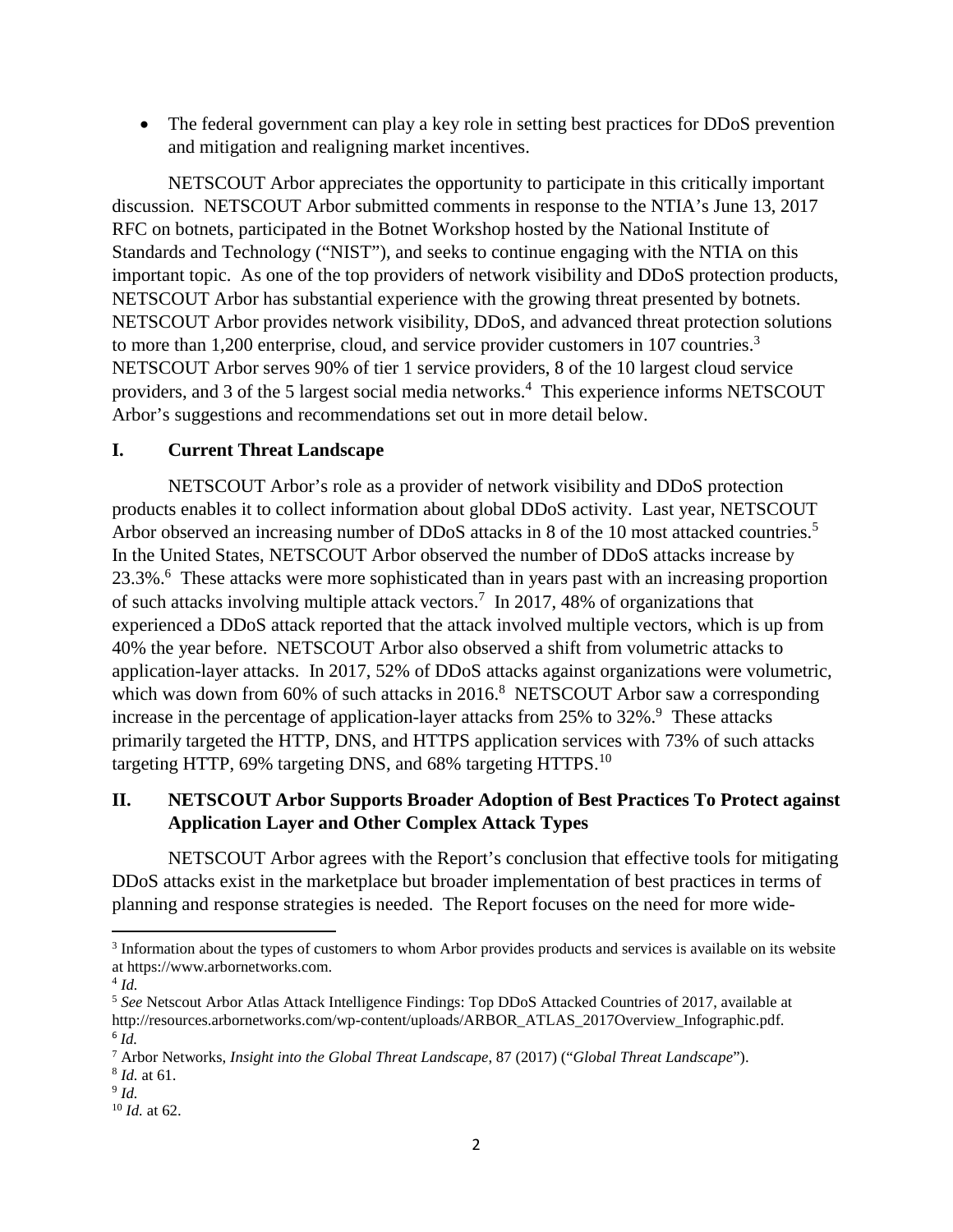spread implementation of ingress and egress filtering, broader adoption of IPv6, and improved network security.<sup>11</sup> NETSCOUT Arbor notes that many service providers and organizations have already implemented these tools but agrees that there is still significant room for improvement. In particular, NETSCOUT Arbor encourages the NTIA to support broader use of the Coalition's DDoS Profile. The Coalition's DDoS Profile provides a framework in which service providers and organizations can assess their current security measures and preparedness for a DDoS attack, identify their risks, and measure their progress towards their target security profile.

Amongst service providers, NETSCOUT Arbor has observed increasing implementation of NetFlow-based analysis tools, SNMP-based tools, and inline DDoS detection/mitigation tools.<sup>12</sup> These tools are viewed some of the most effective DDoS mitigation tools available; however, not all service providers have implemented them.<sup>13</sup> While 81% of service providers have adopted NetFlow-based analysis tools, only 64% of service providers have implemented SNMP-based tools and even fewer service providers, 51%, have implemented inline DDoS detection/mitigation systems.<sup>14</sup> However, outbound and cross-bound attacks are not monitored by 46% of service providers.<sup>15</sup> Although greater adoption of these tools by service providers is important, there is reason to be optimistic, as the percentage of service providers using SNMPbased tools and inline DDoS detection/mitigation systems increased substantially last year from 53% to 64% and from 42% to 51% respectively.<sup>16</sup>

Organizations, however, have been slow to adopt more effective DDoS prevention and mitigation tools. This has resulted in more outages and losses, with 57% of enterprise, government and education (EGE) organizations seeing their internet bandwidth saturated due to DDoS attacks, up from 42% in the previous year.<sup>17</sup> Over half of organizations rely on firewalls, access control lists, and IPS/WAF even though these devices are susceptible to state-exhaustion attacks.<sup>18</sup> Only 43% of organizations have implemented intelligent DDoS mitigation systems (IDMS) and only 33% of organizations have implemented cloud-based DDoS mitigation services or layered/hybrid DDoS protection systems despite these tools being more effective.<sup>19</sup> Broader adoption of these tools would improve organizations' ability to identify and mitigate DDoS attacks more rapidly.

NETSCOUT Arbor further agrees with the Report's conclusion that broader adoption of IPv6 monitoring, which enables device-specific recognition across a network, would improve resiliency against DDoS attacks. In 2017, just over a third of organizations were operating IPv6 in their environments or planning to do so while 60% of organizations provided internet-facing

- <sup>14</sup> *Id.*
- <sup>15</sup> *Id.* at 8.

<sup>17</sup> *Id.* at 10. <sup>18</sup> *Id.* at 61.

<sup>11</sup> *Report* at 10.

<sup>12</sup> *Global Threat Landscape* at 8.

<sup>13</sup> *Id.* at 15.

<sup>16</sup> *Id.*

<sup>19</sup> *Id.* at 64.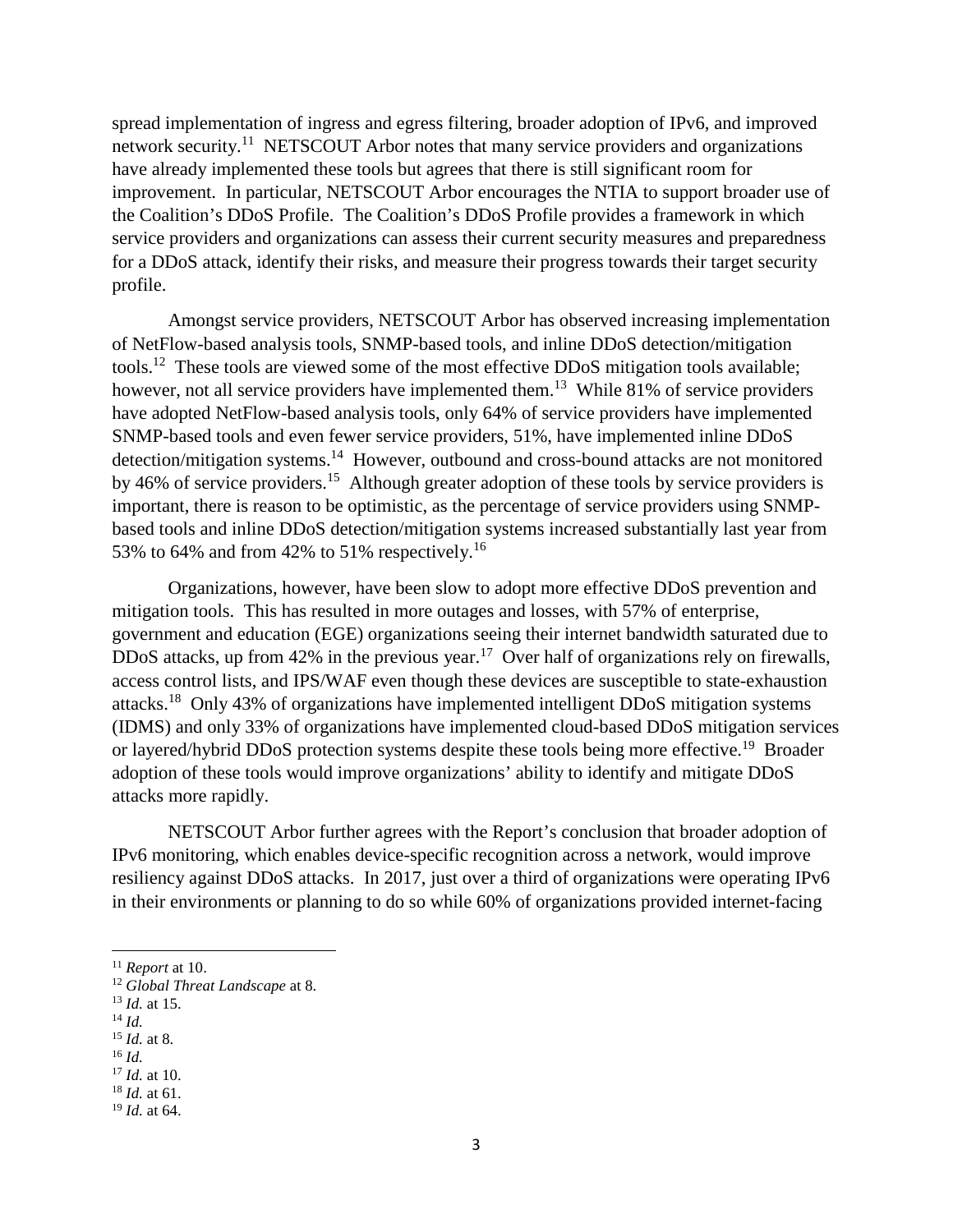services with IPv6 support and 65% deployed IPv6 on their private networks.<sup>20</sup> Unfortunately, these numbers are the same or less as what NETSCOUT Arbor observed in 2016.<sup>21</sup> Increased adoption of IPv6 monitoring will enable organizations to more quickly identify devices on their networks that may be infected with botnet malware and take them offline. In doing so, organizations can increase the cost of mounting botnet attacks, which will have a deterrent effect.

# **III. NETSCOUT Arbor Supports Improved Security Training by Academic Institutions and Organizations**

NETSCOUT Arbor agrees with the Report that better security training is needed; however, such training should not be limited to secure coding practices. Better training is needed in all aspects of cybersecurity at both educational institutions and in the industry. More than half of organizations surveyed by NETSCOUT Arbor indicated that hiring and retaining skilled personnel is their most significant obstacle to building out an operational security team.<sup>22</sup> Better training is also needed at organizations to ensure that the responsible personnel at each organization are aware of the DDoS mitigation strategies and tools available to them and the procedures they should follow to prepare for and protect against DDoS attacks. NETSCOUT Arbor further agrees that more should be done to ensure that organizations understand which DDoS mitigation tools are most effective. Last year, firewalls and IDS/IPS were the most commonly used DDoS mitigation tools with 83% and 72% of organizations using them, respectively.<sup>23</sup> However, over half of organizations using these tools experienced a failure during a DDoS attack.<sup>24</sup> Because state-based security devices, like firewalls and IPS devices are vulnerable to state-exhaustion attacks, they should be used primarily to supplement other DDoS mitigation technologies.<sup>25</sup> Promoting greater awareness of which tools are most effective is likely to increase resiliency across the industry.

NETSCOUT Arbor also supports efforts to educate organizations on the benefits of performing regular DDoS training and preparedness exercises. In 2017, NETSCOUT Arbor observed a decrease in the percentage of organizations performing DDoS defense simulations from 55% to 50%.<sup>26</sup> Additionally, only 32% of organizations perform quarterly incident response exercises.<sup>27</sup> Conducting regular exercises is an important component of ensuring organizational awareness and training on appropriate response procedures. It also provides organizations with an opportunity to assess their progress towards their target profile using the Coalition's DDoS profile.

- <sup>21</sup> *Id.*
- <sup>22</sup> *Id.* at 72.
- <sup>23</sup> *Id.* at 59.
- <sup>24</sup> *Id.* at 61. <sup>25</sup> *Id.*
- <sup>26</sup> *Id.* at 73.
- <sup>27</sup> *Id.*

<sup>20</sup> *Id.* at 69.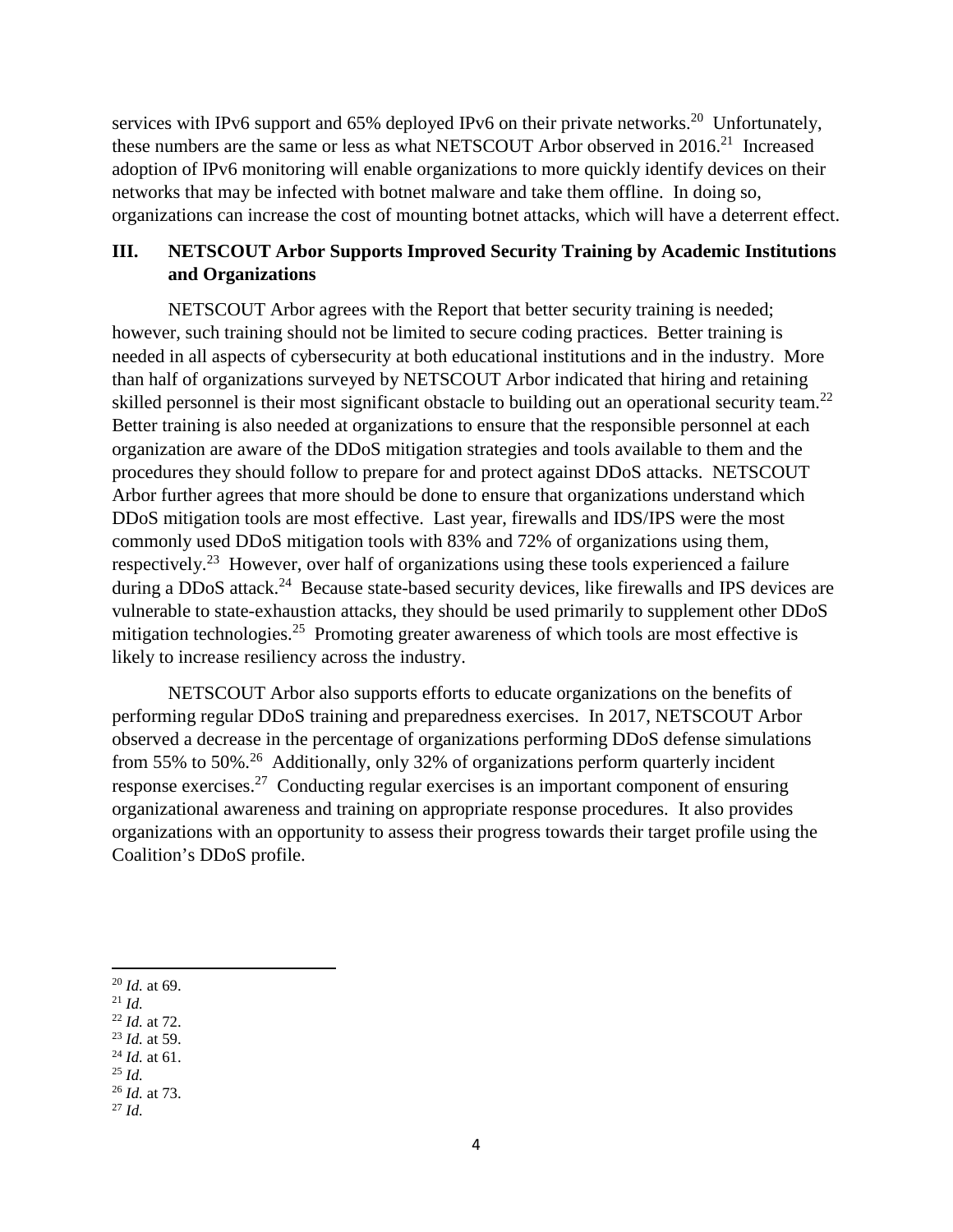#### **IV. The Federal Government Can Incentivize Organizations to Adopt Best Practices**

The Report concludes that market forces are misaligned with the aim of improving Internet of Things ("IoT") security, as product developers, manufacturers, and vendors are motivated more by being first to market and minimizing cost than incorporating better security features into their products.<sup>28</sup> It suggests that government and industry should work together to establish market transparency tools that will allow individuals purchasing IoT products to assess their comparative security.<sup>29</sup> The Report further suggests that the federal government should establish procurement guidelines that encourage product developers to incorporate stronger security features.<sup>30</sup> NETSCOUT Arbor agrees that the federal government should play an important role in realigning market incentives to focus on better security features; however, this should be done by setting appropriate standards for government agencies and through federal procurement guidelines rather than by singling out specific products as more or less secure through a market transparency solution.

As a larger participant in the marketplace, the federal government has substantial power to influence data security standards in both the public and private sectors. It can do so by setting specific data security requirements that organizations must meet to be able to sell their products or services to the federal government. It can also influence the market by setting strong security standards for government agencies. Over time, organizations are likely to voluntarily conform to these standards as best practices, as was the case with the broad adoption of the NIST Framework. NETSCOUT Arbor favors this approach over establishing a market transparency tool because it establishes clear standards for organizations to target, and it avoids identifying particular DDoS mitigation tools or products as stronger or weaker, which could result in bad actors targeting organizations that use these tools.

The Report also encourages stakeholders to work with NIST to develop a Framework profile for enterprise DDoS prevention and mitigation.<sup>31</sup> NETSCOUT Arbor supports this recommendation and encourages NTIA and NIST to use the DDoS Profile developed by the Coalition as a starting point for this effort.<sup>32</sup> NETSCOUT Arbor further encourages NTIA to promote broad adoption of the resulting profile by federal agencies and incorporating it into federal procurement guidelines. This will encourage private companies to use the profile to improve their own security measures, which will make the ecosystem more resilient against botnet attacks.

# **V. NETSCOUT Arbor Supports Greater Information Sharing and Global Engagement**

The Report highlights the need for greater sharing of information relating to DDoS and botnet threats and attacks and greater coordination across the ecosystem.<sup>33</sup> The Report

<sup>28</sup> *Report* at 16.

<sup>29</sup> *Id.* at 27.

<sup>30</sup> *Id.* at 29.

<sup>31</sup> *Id.*

<sup>32</sup> Coalition for Cybersecurity Policy & Law, *Cybersecurity Framework DDoS Profile*, available at https://www.cybersecuritycoalition.org/threat-profile-ddos-nist-framework. <sup>33</sup> *Id.* at 30.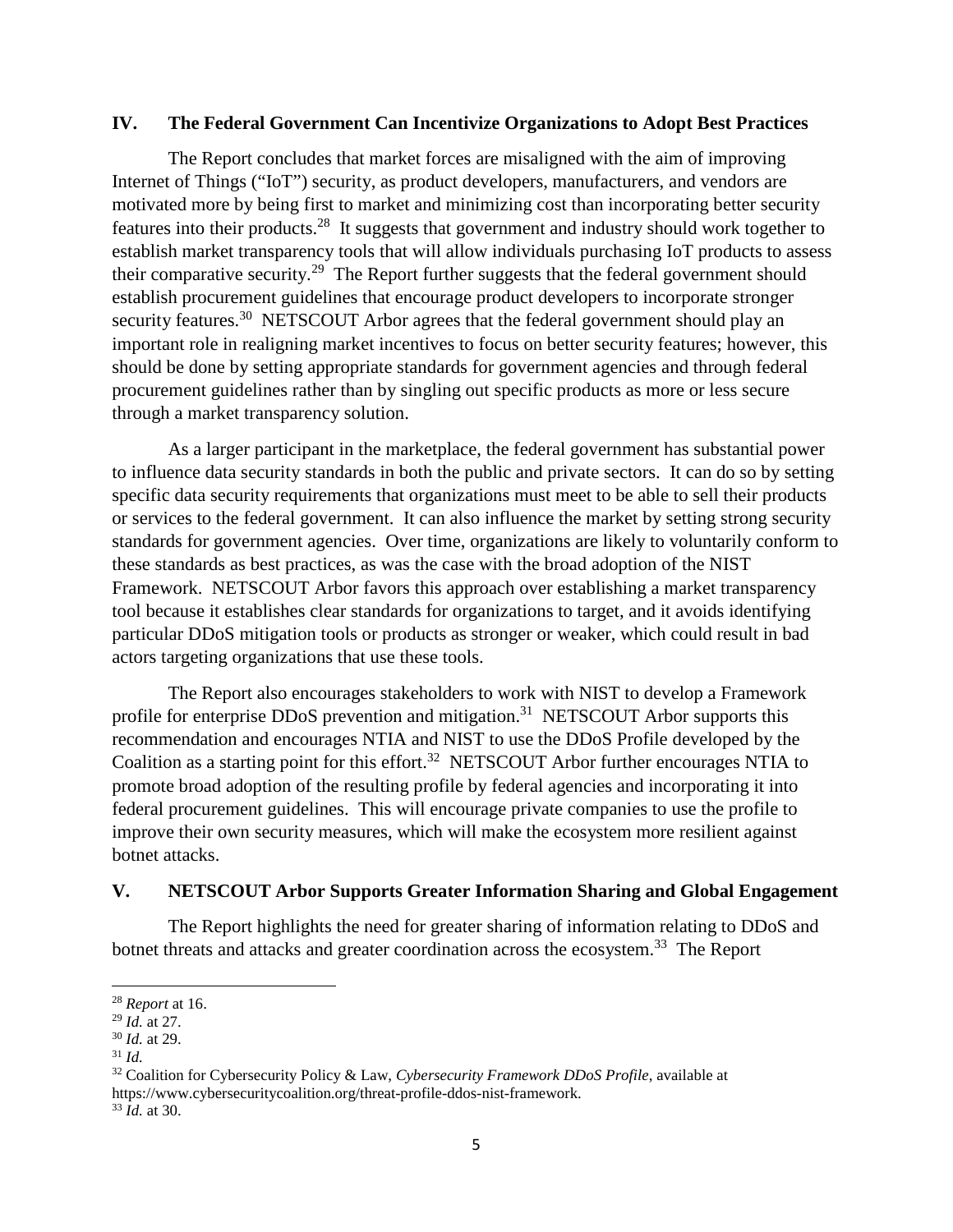encourages service providers and organizations to share threat information globally,<sup>34</sup> and it advocates for consensus-based, industry-driven standards that are flexible, appropriately timed, open, voluntary, and global in nature.<sup>35</sup> The Report further states that the federal government should play a role in fostering the development of such standards by engaging in bilateral and multilateral international engagement.<sup>36</sup>

NETSCOUT Arbor agrees that broader sharing of threat information and the development of global standards to protect against and mitigate DDoS attacks are important steps to a more resilient ecosystem. Broader information sharing includes relevant threat intelligence, vulnerabilities and network architectural and operational best practices. Multiple communities exist to share and analyze vulnerability and threat information for connected devices, including industry consortiums, international CERT organizations, law enforcement, threat intelligence vendors, and operational security communities. Participation within these entities can provide significant benefits in understanding the DDoS attack and Botnet environment, how an organization's connected devices may be introducing risk, and how best to mitigate this risk. Unfortunately, over the last two years, service providers have been engaged in less information sharing. In 2017, less than a quarter of service providers participated in a global operational security community or shared cyber-security threat information.<sup>37</sup> This is down from 41% of service providers in 2015.<sup>38</sup>

NETSCOUT Arbor also agrees that the federal government should promote the development of global standards for protecting against and mitigating DDoS attacks. Like the NIST Framework, these standards should be voluntary, flexible, and developed in coordination with the industry. The federal government can facilitate the development of such a standard by bringing together the relevant stakeholders in multilateral meetings with government and industry leaders from other countries. Facilitating this type of collaboration is also likely to foster broader sharing of cyber threat information, as stronger relationships develop between the relevant stakeholders in participating countries.

<sup>34</sup> *Id.*

<sup>35</sup> *Id.* at 16.

<sup>36</sup> *Id.* at 33.

<sup>37</sup> *Global Threat Landscape* at 33.

<sup>38</sup> *Id.*